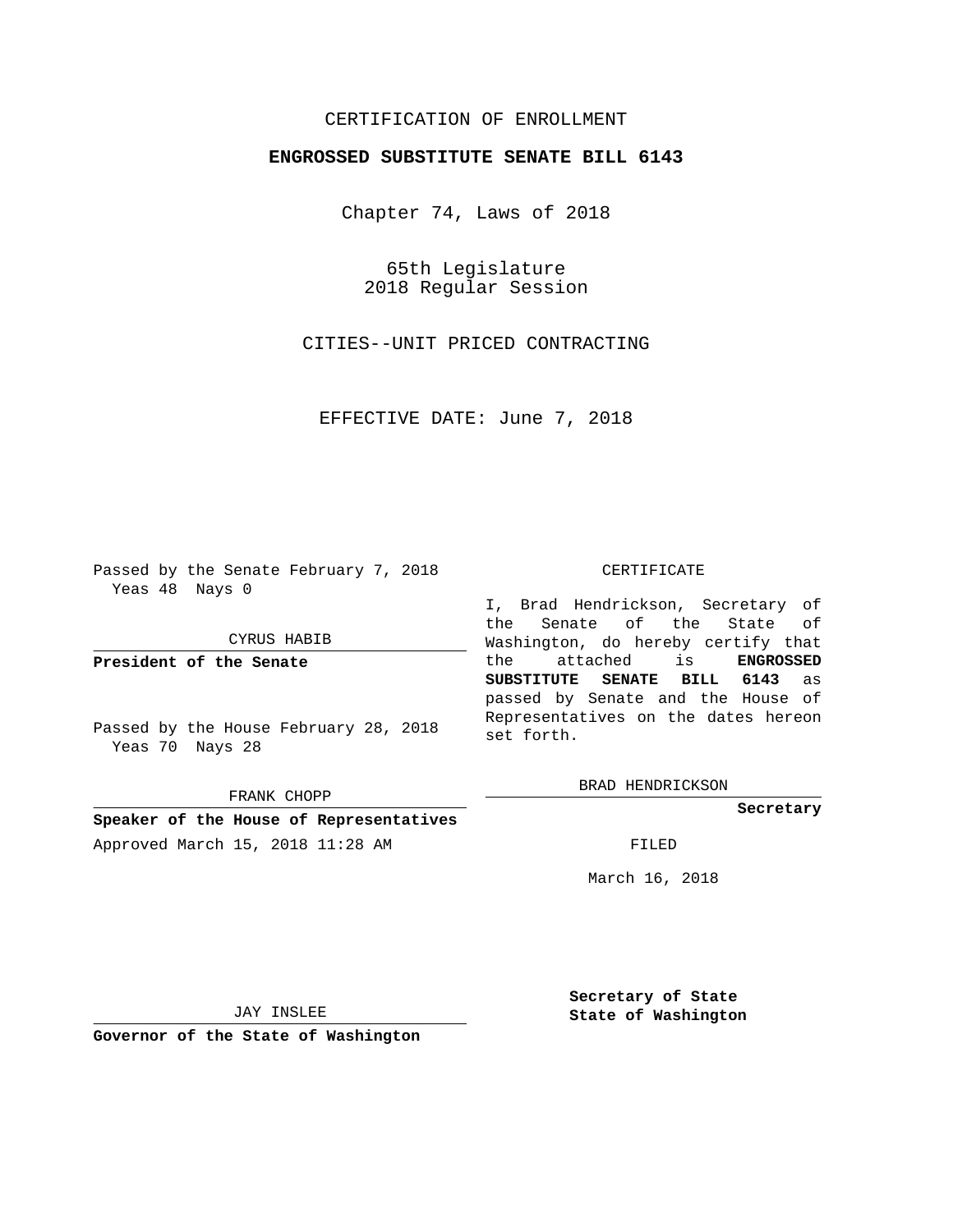## **ENGROSSED SUBSTITUTE SENATE BILL 6143**

Passed Legislature - 2018 Regular Session

**State of Washington 65th Legislature 2018 Regular Session By** Senate Local Government (originally sponsored by Senator Takko) READ FIRST TIME 01/18/18.

 AN ACT Relating to clarifying the authority and procedures for unit priced contracting by cities; and amending RCW 35.22.620 and 35.23.352.3

BE IT ENACTED BY THE LEGISLATURE OF THE STATE OF WASHINGTON:

 **Sec. 1.** RCW 35.22.620 and 2012 1st sp.s. c 5 s 1 are each amended to read as follows:6

 (1) As used in this section, the term "public works" means as 8 defined in RCW 39.04.010.

 (2) A first-class city may have public works performed by contract pursuant to public notice and call for competitive bids. As limited by subsection (3) of this section, a first-class city may have public works performed by city employees in any annual or biennial budget period equal to a dollar value not exceeding ten percent of the public works construction budget, including any amount in a supplemental public works construction budget, over the budget period. The amount of public works that a first-class city has a county perform for it under RCW 35.77.020 shall be included within 18 this ten percent limitation.

 If a first-class city has public works performed by public employees in any budget period that are in excess of this ten percent limitation, the amount in excess of the permitted amount shall be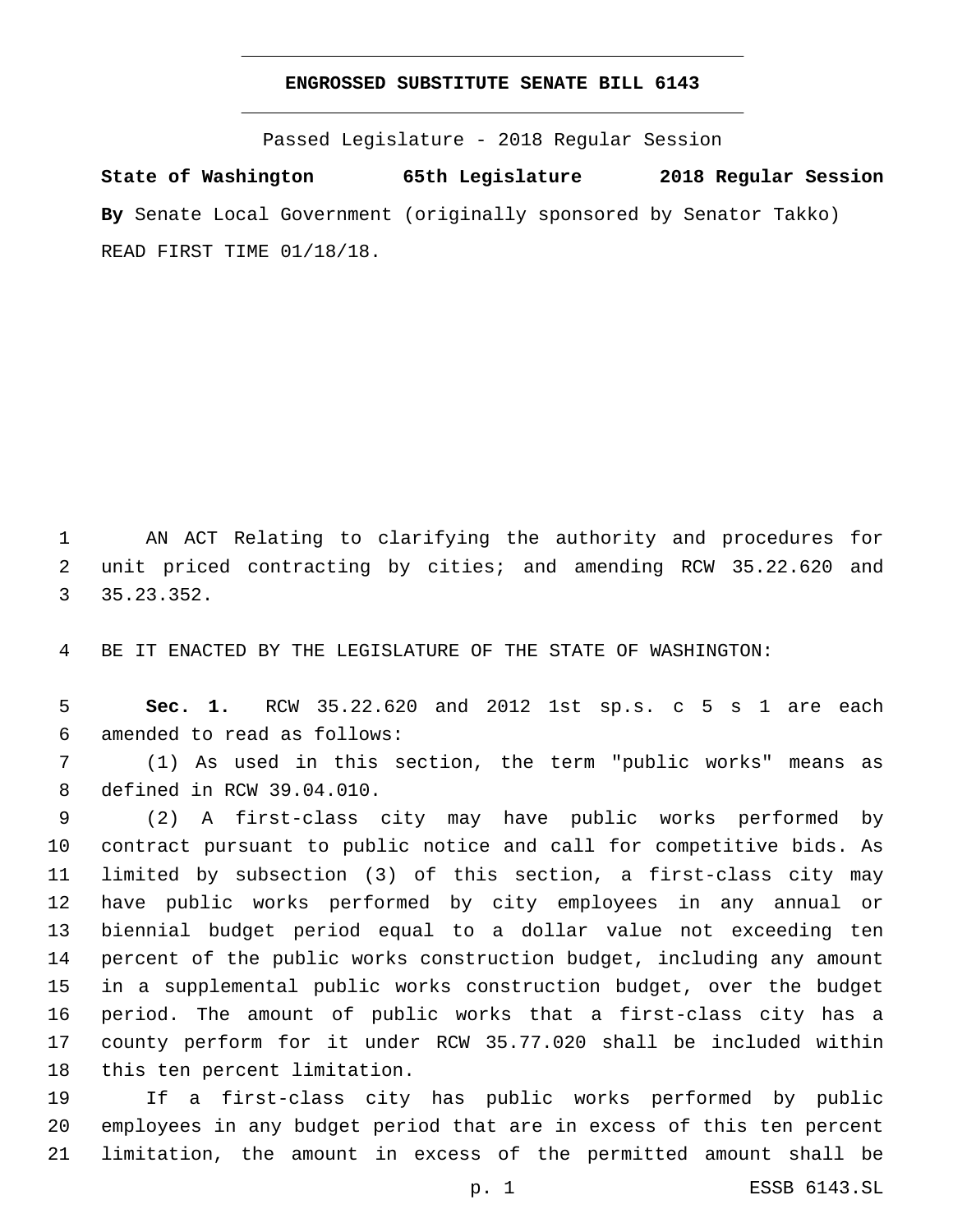reduced from the otherwise permitted amount of public works that may be performed by public employees for that city in its next budget period. Twenty percent of the motor vehicle fuel tax distributions to that city shall be withheld if two years after the year in which the excess amount of work occurred, the city has failed to so reduce the amount of public works that it has performed by public employees. The amount so withheld shall be distributed to the city when it has demonstrated in its reports to the state auditor that the amount of public works it has performed by public employees has been so 10 reduced.

 Whenever a first-class city has had public works performed in any budget period up to the maximum permitted amount for that budget period, all remaining public works within that budget period shall be done by contract pursuant to public notice and call for competitive 15 bids.

 The state auditor shall report to the state treasurer any first-class city that exceeds this amount and the extent to which the city has or has not reduced the amount of public works it has performed by public employees in subsequent years.

 (3) In addition to the percentage limitation provided in subsection (2) of this section, a first-class city shall not have public employees perform a public works project in excess of ninety thousand dollars if more than a single craft or trade is involved with the public works project, or a public works project in excess of forty-five thousand dollars if only a single craft or trade is involved with the public works project or the public works project is street signalization or street lighting. A public works project means a complete project. The restrictions in this subsection do not permit the division of the project into units of work or classes of work to avoid the restriction on work that may be performed by day labor on a 31 single project.

 (4) In addition to the accounting and recordkeeping requirements contained in RCW 39.04.070, every first-class city annually may prepare a report for the state auditor indicating the total public works construction budget and supplemental public works construction budget for that year, the total construction costs of public works performed by public employees for that year, and the amount of public works that is performed by public employees above or below ten percent of the total construction budget. However, if a city budgets on a biennial basis, this annual report may indicate the amount of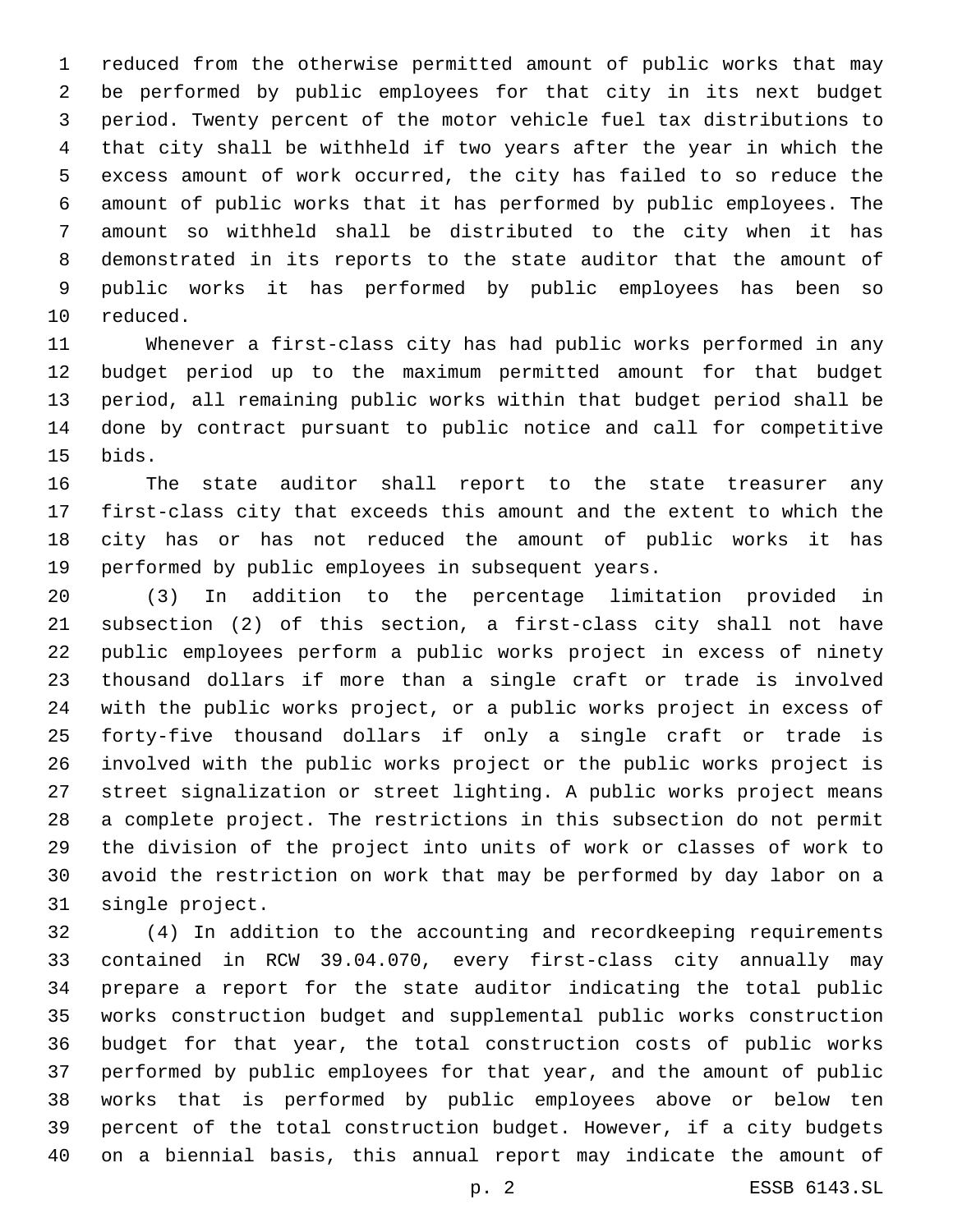public works that is performed by public employees within the current biennial period that is above or below ten percent of the total 3 biennial construction budget.

 Each first-class city with a population of one hundred fifty thousand or less shall use the form required by RCW 43.09.205 to account and record costs of public works in excess of five thousand 7 dollars that are not let by contract.

 (5) The cost of a separate public works project shall be the costs of materials, supplies, equipment, and labor on the construction of that project. The value of the public works budget shall be the value of all the separate public works projects within 12 the budget.

 (6) The competitive bidding requirements of this section may be waived by the city legislative authority pursuant to RCW 39.04.280 if an exemption contained within that section applies to the work or 16 contract.

 (7) In lieu of the procedures of subsections (2) and (6) of this section, a first-class city may let contracts using the small works 19 roster process in RCW 39.04.155.

 Whenever possible, the city shall invite at least one proposal from a minority or woman contractor who shall otherwise qualify under 22 this section.

 (8) The allocation of public works projects to be performed by city employees shall not be subject to a collective bargaining 25 agreement.

 (9) This section does not apply to performance-based contracts, as defined in RCW 39.35A.020(4), that are negotiated under chapter 28 39.35A RCW.

 (10) Nothing in this section shall prohibit any first-class city from allowing for preferential purchase of products made from recycled materials or products that may be recycled or reused.

 (11)(a) Any first-class city may procure public works with a unit priced contract under this section for the purpose of completing anticipated types of work based on hourly rates or unit pricing for one or more categories of work or trades.

 (b) For the purposes of this section, "unit priced contract" means a competitively bid contract in which public works are anticipated on a recurring basis to meet the business or operational needs of the city, under which the contractor agrees to a fixed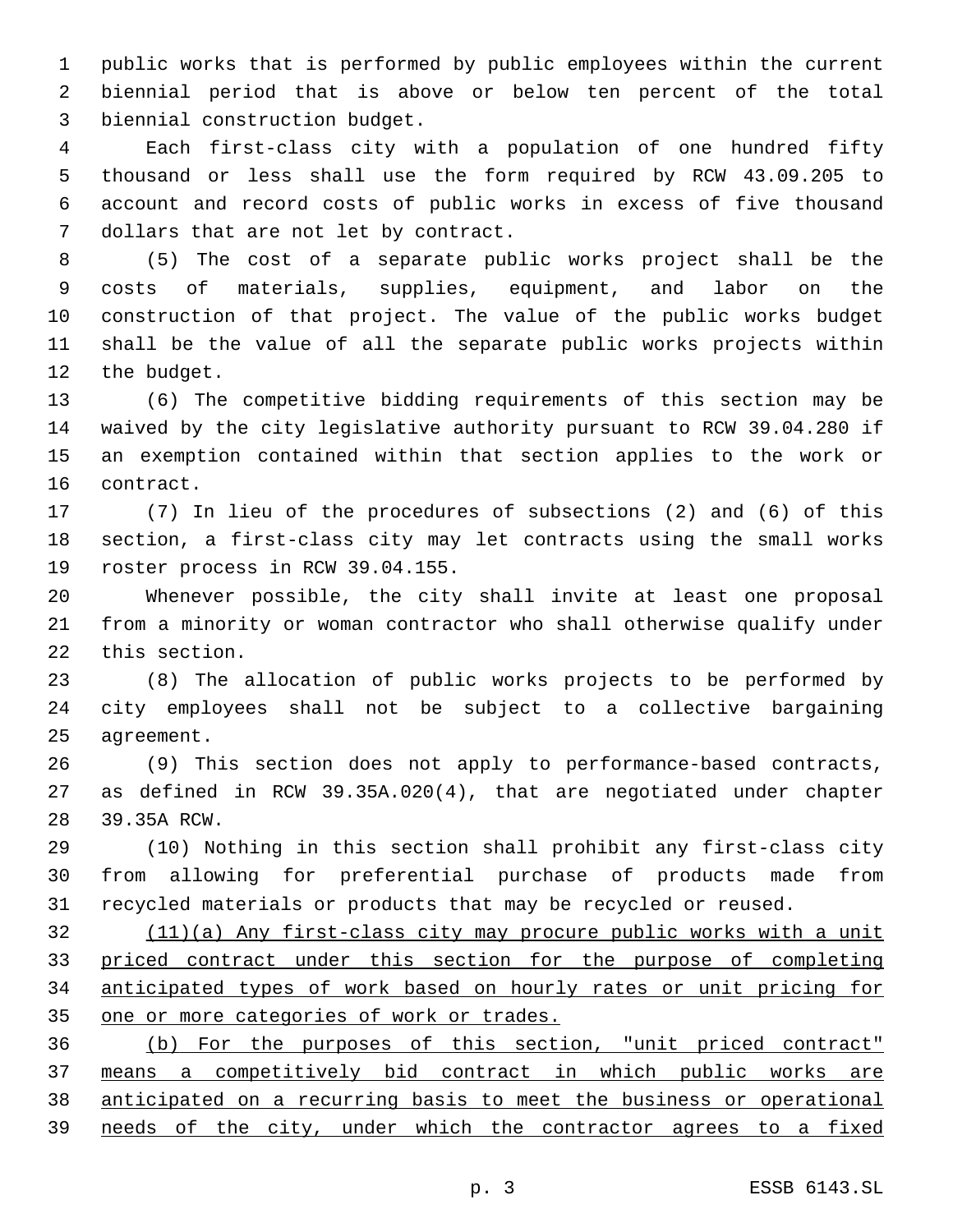period indefinite quantity delivery of work, at a defined unit price

2 for each category of work.

 (c) Unit priced contracts must be executed for an initial contract term not to exceed three years, with the city having the option of extending or renewing the unit priced contract for one additional year.

 (d) Invitations for unit price bids shall include, for purposes of the bid evaluation, estimated quantities of the anticipated types of work or trades, and specify how the city will issue or release work assignments, work orders, or task authorizations pursuant to a unit priced contract for projects, tasks, or other work based on the hourly rates or unit prices bid by the contractor. Contracts must be awarded to the lowest responsible bidder as per RCW 39.04.010. Whenever possible, the city must invite at least one proposal from a minority or woman contractor who otherwise qualifies under this section.

 (e) Unit price contractors shall pay prevailing wages for all work that would otherwise be subject to the requirements of chapter 19 39.12 RCW. Prevailing wages for all work performed pursuant to each work order must be the prevailing wage rates in effect at the 21 beginning date for each contract year. Unit priced contracts must have prevailing wage rates updated annually. Intents and affidavits for prevailing wages paid must be submitted annually for all work completed within the previous twelve-month period of the unit priced contract.

 **Sec. 2.** RCW 35.23.352 and 2009 c 229 s 4 are each amended to 27 read as follows:

 (1) Any second-class city or any town may construct any public works, as defined in RCW 39.04.010, by contract or day labor without calling for bids therefor whenever the estimated cost of the work or improvement, including cost of materials, supplies and equipment will not exceed the sum of sixty-five thousand dollars if more than one craft or trade is involved with the public works, or forty thousand dollars if a single craft or trade is involved with the public works or the public works project is street signalization or street lighting. A public works project means a complete project. The restrictions in this subsection do not permit the division of the project into units of work or classes of work to avoid the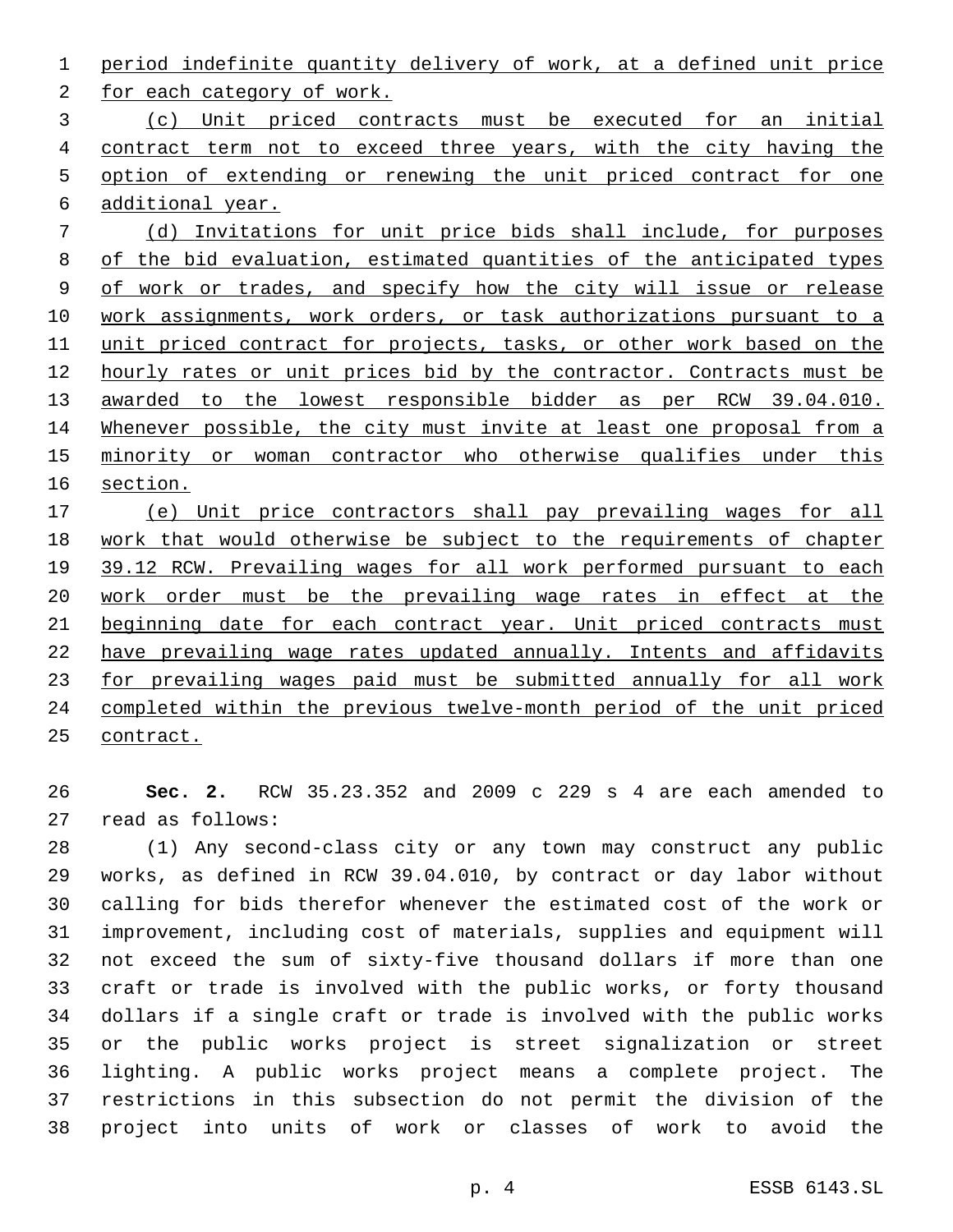restriction on work that may be performed by day labor on a single 2 project.

 Whenever the cost of the public work or improvement, including materials, supplies and equipment, will exceed these figures, the same shall be done by contract. All such contracts shall be let at public bidding upon publication of notice calling for sealed bids upon the work. The notice shall be published in the official newspaper, or a newspaper of general circulation most likely to bring responsive bids, at least thirteen days prior to the last date upon which bids will be received. The notice shall generally state the nature of the work to be done that plans and specifications therefor shall then be on file in the city or town hall for public inspections, and require that bids be sealed and filed with the council or commission within the time specified therein. Each bid shall be accompanied by a bid proposal deposit in the form of a cashier's check, postal money order, or surety bond to the council or commission for a sum of not less than five percent of the amount of the bid, and no bid shall be considered unless accompanied by such bid proposal deposit. The council or commission of the city or town shall let the contract to the lowest responsible bidder or shall have power by resolution to reject any or all bids and to make further calls for bids in the same manner as the original call.

 When the contract is let then all bid proposal deposits shall be returned to the bidders except that of the successful bidder which shall be retained until a contract is entered into and a bond to perform the work furnished, with surety satisfactory to the council or commission, in accordance with RCW 39.08.030. If the bidder fails to enter into the contract in accordance with his or her bid and furnish a bond within ten days from the date at which he or she is notified that he or she is the successful bidder, the check or postal money order and the amount thereof shall be forfeited to the council or commission or the council or commission shall recover the amount of the surety bond. A low bidder who claims error and fails to enter into a contract is prohibited from bidding on the same project if a second or subsequent call for bids is made for the project.

 If no bid is received on the first call the council or commission may readvertise and make a second call, or may enter into a contract without any further call or may purchase the supplies, material or equipment and perform the work or improvement by day labor.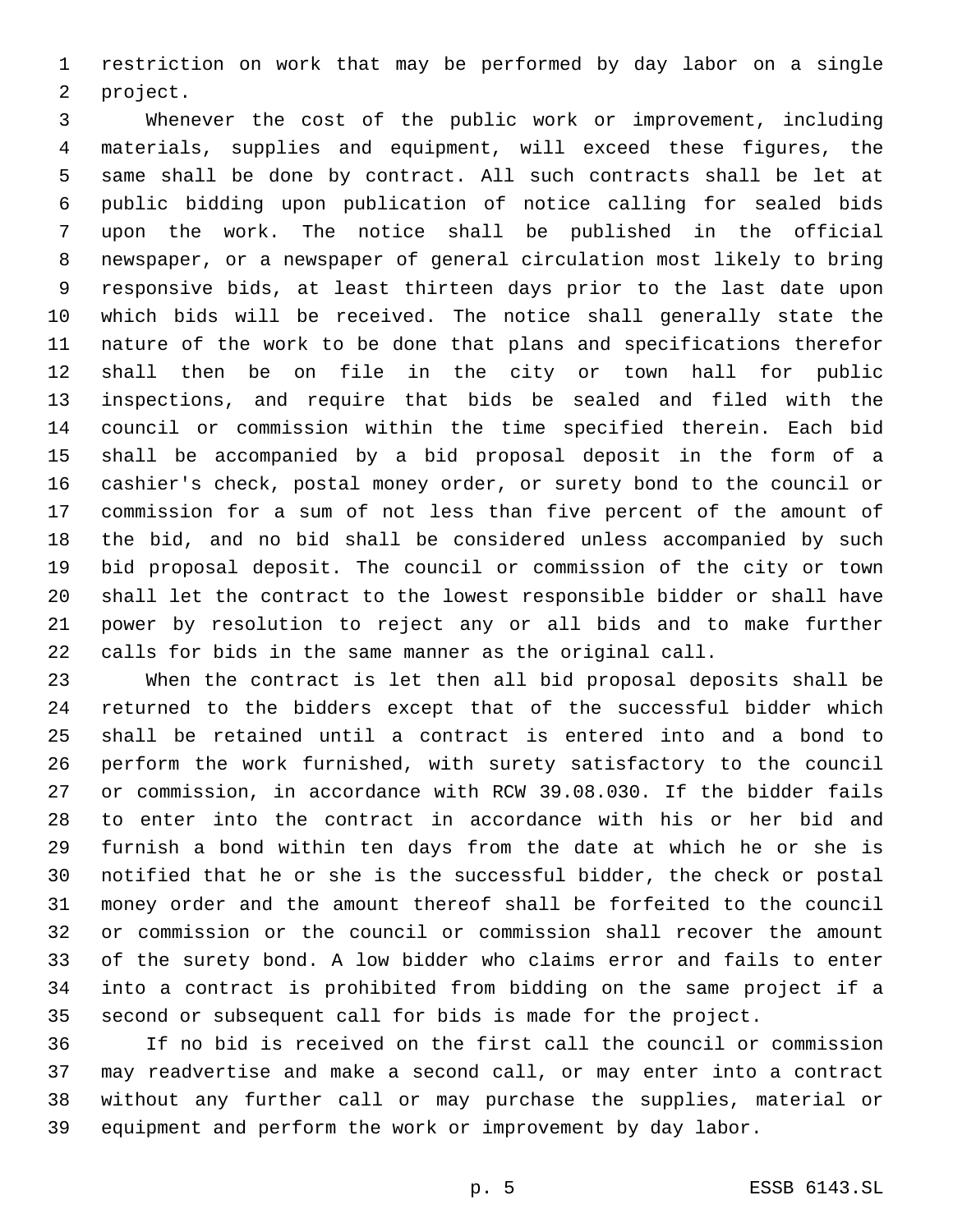(2) The allocation of public works projects to be performed by city or town employees shall not be subject to a collective 3 bargaining agreement.

 (3) In lieu of the procedures of subsection (1) of this section, a second-class city or a town may let contracts using the small works roster process provided in RCW 39.04.155.6

 Whenever possible, the city or town shall invite at least one proposal from a minority or woman contractor who shall otherwise 9 qualify under this section.

 (4) The form required by RCW 43.09.205 shall be to account and record costs of public works in excess of five thousand dollars that 12 are not let by contract.

 (5) The cost of a separate public works project shall be the costs of the materials, equipment, supplies, and labor on that 15 construction project.

 (6) Any purchase of supplies, material, or equipment, except for public work or improvement, where the cost thereof exceeds seven thousand five hundred dollars shall be made upon call for bids.

 (7) Bids shall be called annually and at a time and in the manner prescribed by ordinance for the publication in a newspaper of general circulation in the city or town of all notices or newspaper publications required by law. The contract shall be awarded to the 23 lowest responsible bidder.

 (8) For advertisement and formal sealed bidding to be dispensed with as to purchases with an estimated value of fifteen thousand dollars or less, the council or commission must authorize by resolution, use of the uniform procedure provided in RCW 39.04.190.

 (9) The city or town legislative authority may waive the competitive bidding requirements of this section pursuant to RCW 39.04.280 if an exemption contained within that section applies to 31 the purchase or public work.

 (10) This section does not apply to performance-based contracts, as defined in RCW 39.35A.020(4), that are negotiated under chapter 34 39.35A RCW.

 (11) Nothing in this section shall prohibit any second class city or any town from allowing for preferential purchase of products made from recycled materials or products that may be recycled or reused.

 (12)(a) Any second-class city or any town may procure public works with a unit priced contract under this section for the purpose